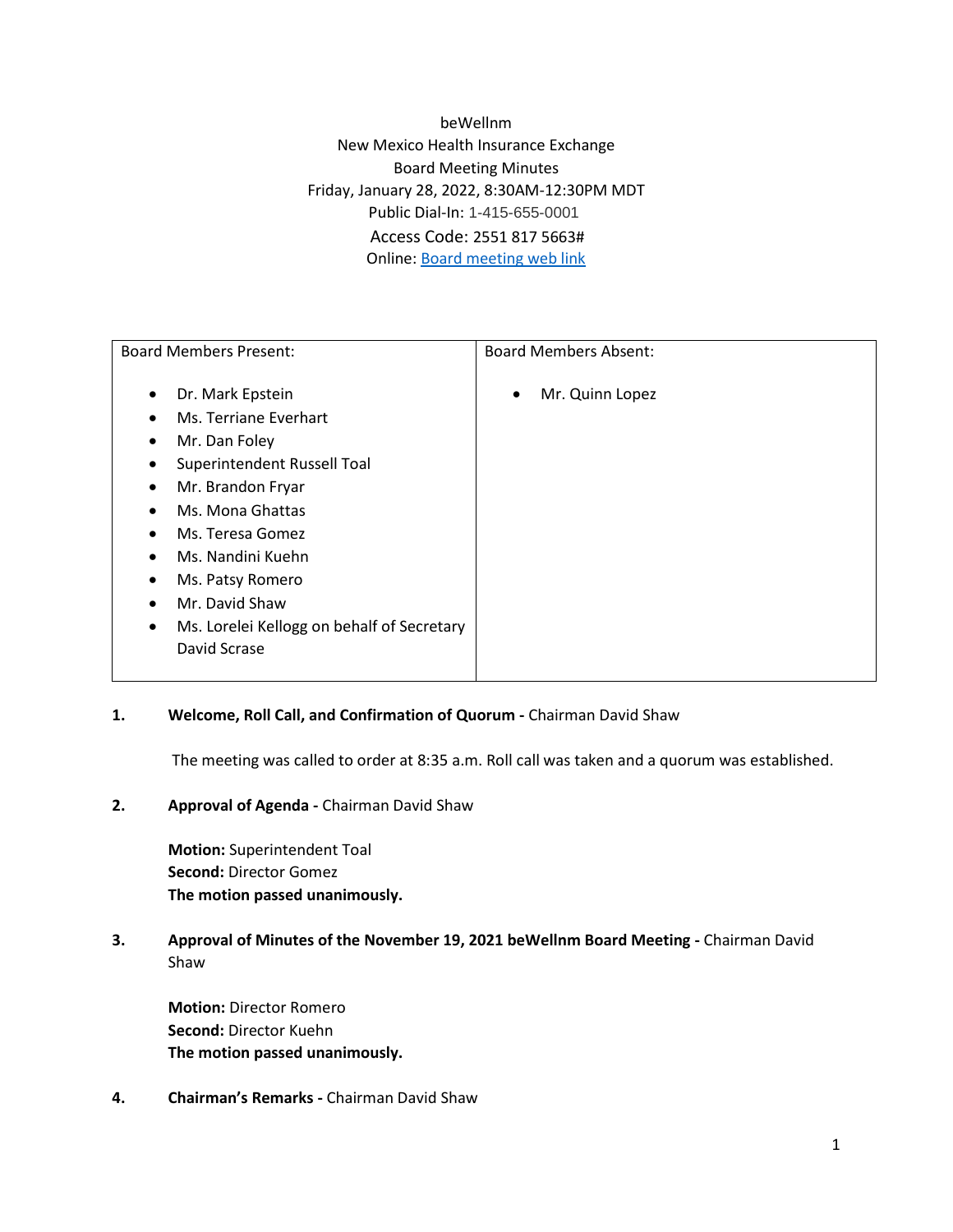Chairman Shaw recognized the Board members and leadership for their work on each committee's scorecards.

#### **5. Matters from the CEO -** Mr. Jeffery Bustamante, CEO

Mr. Bustamante indicated the proposed Notice of Benefit and Payment Parameter was published and the Build Back Better bill is still in congress. He provided a summary of the January committee meetings. The Native American Committee discussed KPIs, enrollment and recent outreach activities. He indicated there was a growth of enrollments for Native Americans. Director Gomez noted that the Exchange should manage expectations regarding enrollment numbers, which have historically been based on secondary information. Director Romero concurred. The Operations Committee discussed the performance of the technology solution, the Customer Engagement Center (CEC). The Finance Committee reviewed the financials and received an organizational update. Director Fryar indicated the committee also discussed the carrier assessments.

The Standardized Plan Committee met a few times and reviewed possibilities for standardized plans, including timelines. The committee is developing a strong proposal and stakeholder input strategy for implementation for plan year 2024. Superintendent Toal indicated that due to the amount of work and the uncertainty in the market, OSI is asking insurers to enter their QHP applications on an accelerated basis and to provide more information. The recommendation from the committee and the payer community was to postpone standardized plans until OE for plan year 2023.

The Outreach and Education Committee received an update on OE, with plan selection breakdown. The Stakeholder Advisory Committee received a public policy and OE update. The Legislative Committee received an update on the legislative session. Superintendent Toal indicated that OSI (supported by the governor's office) made a request for the allocation of about \$65 million for the Health Care Affordability Fund, \$35 million of which is earmarked for Exchange consumers, to lower premiums and reduce out-of-pocket costs, and \$30 million of which is allocated to a small business reinsurance plan.

Mr. Bustamante presented a summary of the committee KPIs including. The Finance Committee KPIs include reducing administrative expenses to 32% and maintaining reserves at 50% of overall budget without additional assessment. Finance-based SLA's are met. The Native American Committee KPIs include growing enrollment by 45%, including enrollment tied to events, and communicating with every tribe in New Mexico. Operations Committee KPIs include meeting all SLAs, especially those centered around the Customer Engagement Center (CEC) and reducing cost/member of the SHOP solution. Outreach Committee KPIs include enrolling 45,000 – 52,000 New Mexicans, reducing cost/enrollment from \$85 (current) to \$76.

Director Romero requested a graph and analysis of enrollment under the federal platform vs. enrollment today. Superintendent Toal indicated he would like to see greater enrollment and noted that the Exchange needs to do things differently in order to significantly grow enrollment, including community organization and engagement. Chairman Shaw indicated that final committee KPIs will hopefully be finalized in March. Director Kuehn concurred and asked about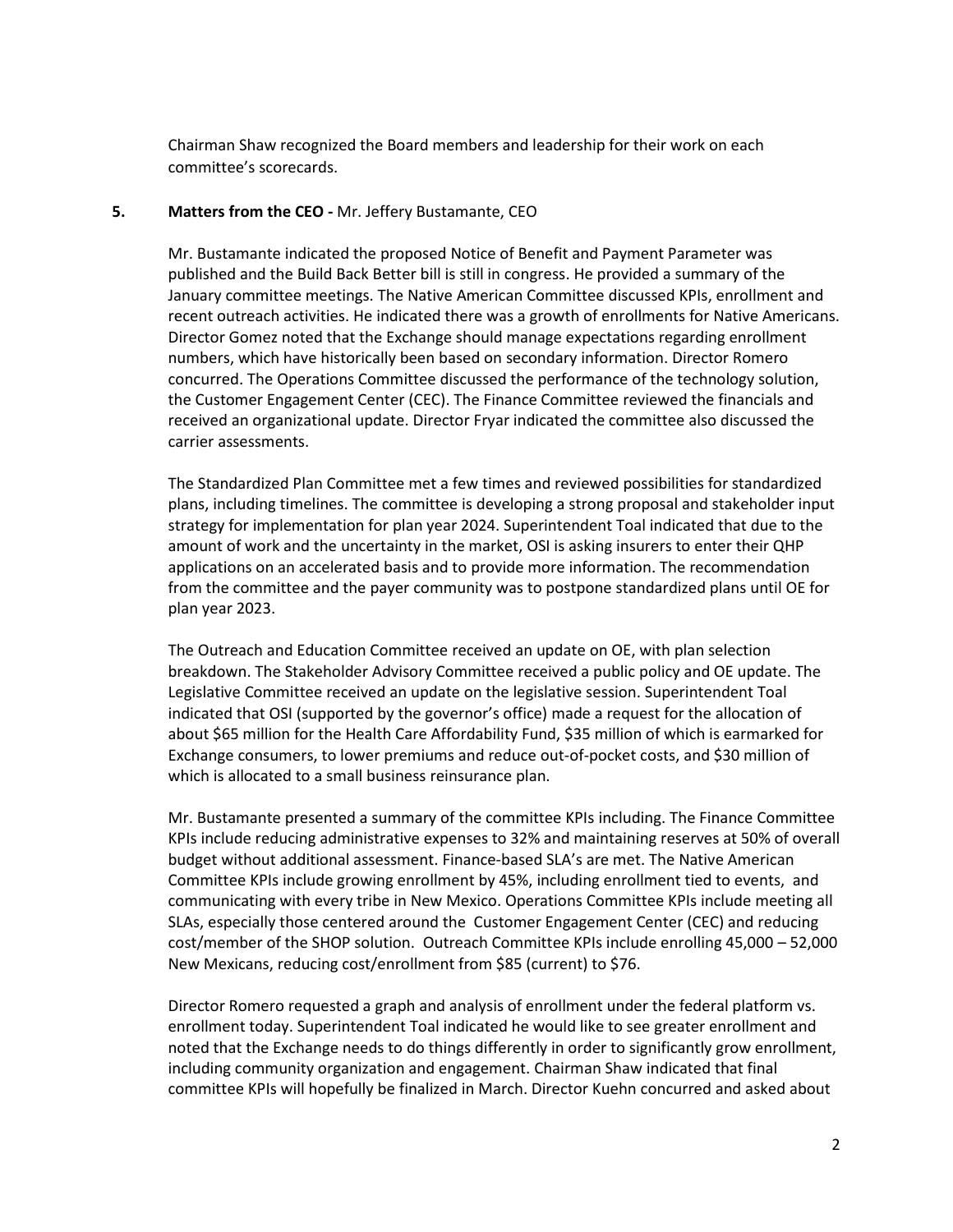a baseline of uninsured individuals. Superintendent Toal indicated he will get some numbers out to the Board. Director Fryar encouraged staff to be aware of those who may be eligible for Exchange coverage at the end of the PHE and take aggressive strategies to reach this population. Mr. Bustamante concurred.

Mr. Bustamante and the Directors next discussed areas for improvement. The first includes the Customer Engagement Center (CEC) and the Escalation Center (EC), user experience, and the account claim process. The CEC takes roughly 1500 calls per day, many of which are tier 2 calls and are transferred to the EC. There are generally 30-34 staff at the CEC and 7-9 staff in the EC.

Director Romero noted the consumer complaints surrounding the CEC and expressed concern that the CEC may not be adequately staffed to meet consumer needs. Mr. Bustamante noted that the CEC has received a higher than anticipated volume of calls and had higher abandonment rates and wait times. The Exchange will continue improvement in these areas, with the goal to have a 3% abandonment rate. Director Fryar asked about average answer times and asked that the metrics be presented to the Board. The goal is to answer 70% of calls within 30 seconds or less, but the number was much higher in December. Mr. Earnest indicated the cause was staffing issues (since improved) and the types of calls, including problems that consumers encountered when claiming their migrated accounts. Director Gomez asked for a regular summary of metrics and outcomes.

Second, the Escalation Center was overwhelmed due to higher than anticipated call volumes; many New Mexicans wanted their account questions handled over the phone; and the number of wanted to pay by phone rather than online.

Mr. Bustamante proposed to hire seven additional staff, three to support the escalation team and four to support premium billing. The escalation team currently receives about 200-250 calls per day, with reps handling about 30 calls each per day. The premium billing team currently receives about 400-450 calls per day, with each rep 38 calls per day. The corresponding budget increase would be \$500,000 to the personnel categories. Director Foley requested specific information regarding KPIs and an articulation of the anticipated outcomes resulting from the budget increase. Director Everhart also requested information regarding accountability metrics. Mr. Bustamante provided a timeline of roughly one month to have new staff hired and trained, with anticipated wait times decreasing to approximately 10-20 minutes or lower. Director Romero acknowledged statewide staffing challenges and requested that the Exchange set realistic goals regarding when the new staff will be fully trained. Director Gomez requested that the Exchange not compare "apples to oranges" when analyzing open enrollment figures while also looking forward to the end of the PHE. Chairman Shaw requested that Mr. Bustamante provide additional information in writing to the Board.

**Motion:** Move that the Board authorize the CEO to increase the 2022 personnel budget categories with an increase in the not- to-exceed of \$500,000.

**Motion:** Director Romero **Second:** Superintendent Toal **The motion passed unanimously.**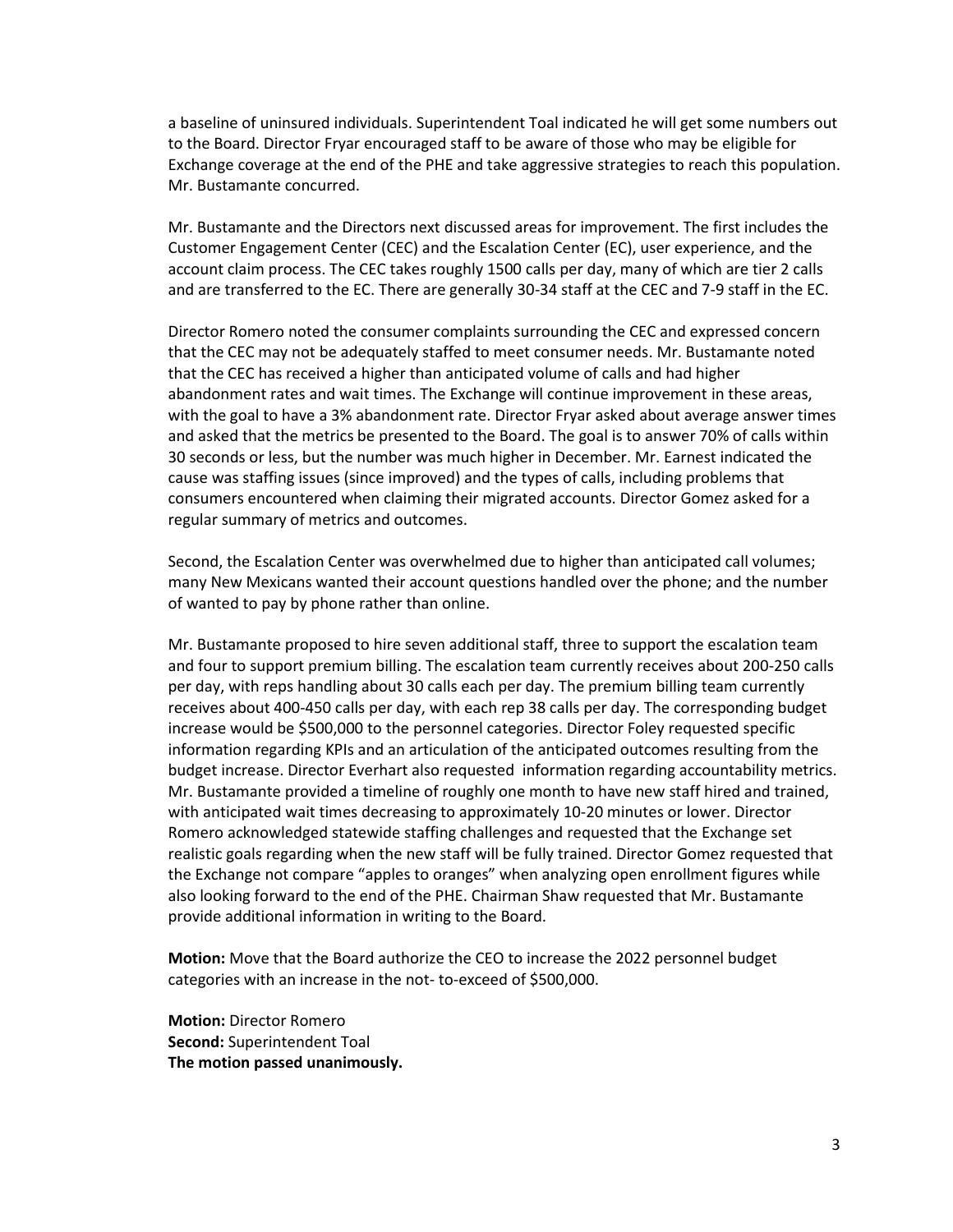Another area of attention is the user experience. There are components of the system that worked as intended but were not friendly to the user experience. Areas of focus include: broker experience and functionality, Medicaid assessments and transfers, eligibility determinations, and account management. Resolution includes ServiceNow tickets for system issues; collecting and implementing feedback from New Mexicans and stakeholders; and engaging with technology vendor user-experience professionals. Superintendent Toal recommended that the Exchange leverage carrier experience to improve operations. Director Foley recommended that the Exchange also leverage broker resources and work closely with those that produce at higher volumes. Mr. Bustamante indicated the Exchange will continue regular meetings with both carriers and brokers.

A fourth area of focus is the "account claim" functionality. It was difficult for some New Mexicans to claim their migrated (from healthcare.gov) accounts. The instructions for claiming an account were confusing to some consumers. Other consumers had to establish a new account, resulting in duplicate accounts. These challenges will sunset with open enrollment and the Exchange is continuing to resolve duplicate accounts. Director Kellogg asked for an update on the account transfer process with HSD. Mr. Earnest indicated the account transfer process worked well overall, but the parties are working on enhancements, including Medicaid assessment results display, a system change to ease matching criteria to improve match rates and allow a smoother transfer, and increase the percentage of people who are able to determine their eligibility for either MD or QHP in real time. Superintendent Toal asked that there be a dedicated effort to fix and test issues in a timely manner to be prepared for the PHE.

A final area of attention is growing Exchange enrollment. Mr. Bustamante recommended that the Exchange increase the 150% Federal Poverty Level (FPL) to 200% FPL for an SEP. Superintendent Toal noted that the Affordability Fund is also tied to 200% of the FPL, so the change makes sense. Directors Romero and Kuehn concurred.

Staff also recommends a spring SEP, which would close before the end of the PHE. Director Gomez expressed reservation about an SEP when there are OE issues that still need to be resolved. Mr. Bustamante will complete a preparedness report and recommendation on this by late February.

Mr. Bustamante next discussed the print vendor contract. Staff recommends amending the contract to increase the total NTE amount to \$1,343,830, to accommodate the anticipated print volumes through the rest of the year. Director Kuehn asked for more information to support the increase in the contract amount. Ms. Schwing indicated the Exchange expected 50% of notices to be electronic, although the amount requested by consumers was ultimately lower. Further, the Exchange is sending out more notices than anticipated due in part to problems related to account access by consumers. Mr. Bustamante will provide further information at the March board meeting.

**Motion:** Move that the Board authorize the CEO to take the contracting steps necessary and adjust the budget as necessary to support print vendor services through the end of March, at which time the Board will decide how to proceed further.

Chairman Shaw noted that the intent is to run this proposal through the Finance Committee.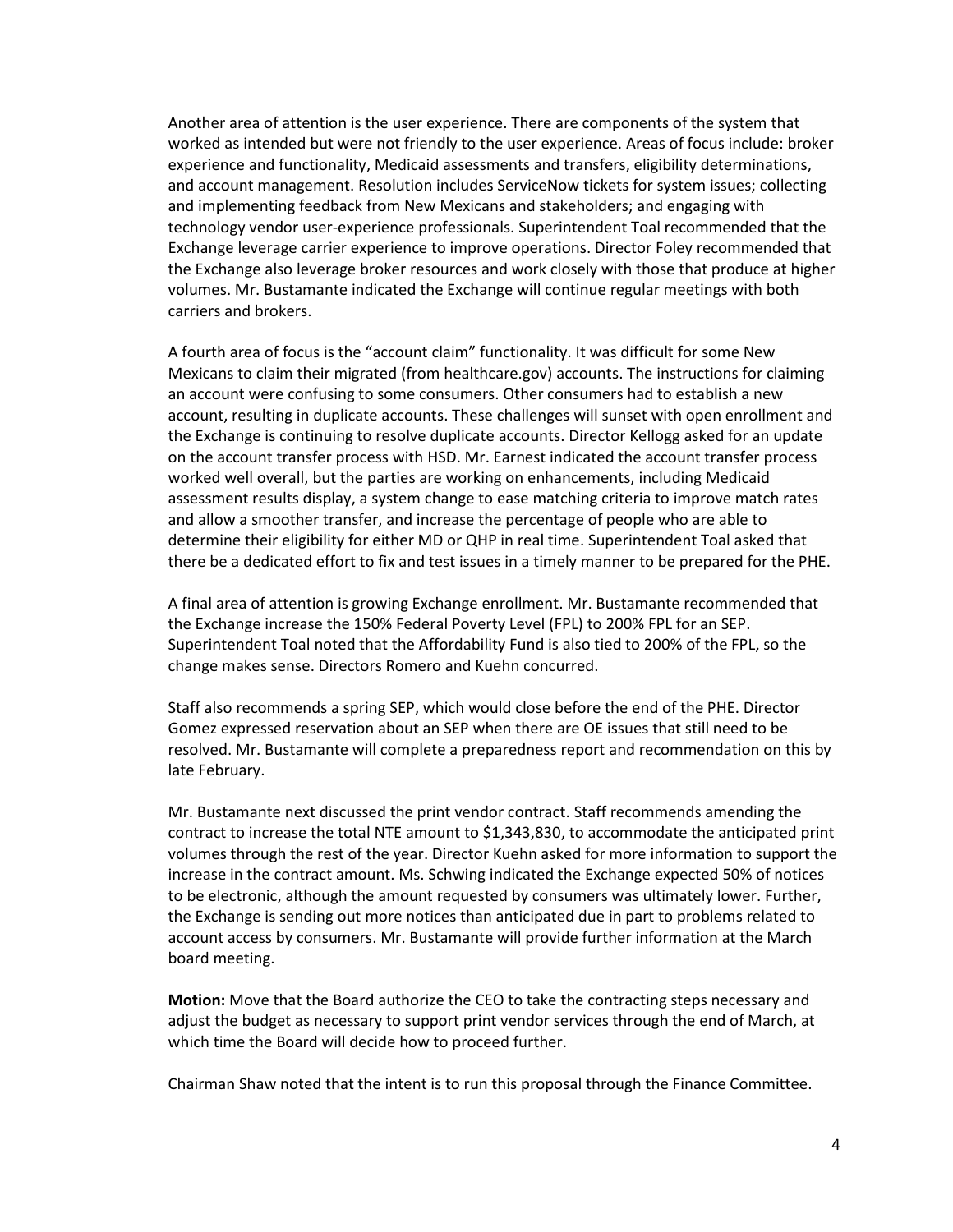# **Motion:** Superintendent Toal **Second:** Director Romero **The motion passed unanimously.**

Mr. Bustamante indicated the Exchange is required to procure an annual independent assessment of the information system privacy and security controls. The current contract term ends on March 31, 2022Staff is pleased with the vendor and recommends extending the contract through December 31, 2022, with an increase in the not-to-exceed of \$175,000.

**Motion:** Move that the Board authorize the CEO to extend the Independent Privacy and Security Controls Assessment contract through December 31, 2022, with an increase in the not-toexceed of \$175,000.

**Motion**: Director Fryar **Second**: Director Romero **The motion passed unanimously.**

Mr. Bustamante next discussed Exchange priorities, including a potential spring OE. He requested an amendment to the Albuquerque Hispano Chamber of Commerce (AHCC) contract to extend the contract term through March 2023 with an increase in the NTE of \$2,300,000. The Board last voted to extend the contract through July 2022 to move it off cycle from OE, with an understanding there might be more PHE work happening sooner. The amendment would support evolution of the outreach program to continue growing enrollment, the potential SEP, efforts to retain New Mexicans in coverage, preparation for the PHE roll-off, and debrief and preparation for the next OE. This would give the AHCC nine more months on their contract but would not require an increase to the budget (only an adjustment).

Director Epstein confirmed that there isn't a total dollar change but rather a timing issue to make the spend earlier within the limits of what was budgeted. The Outreach and Education Committee supported this consideration.

Director Kuehn indicated that the committee looked at metrics and "per enrollee" expectations and asked Mr. Bustamante to clarify those expectations. Mr. Bustamante indicated there was an initial goal to reduce the cost to \$76/enrollee. The Exchange is currently at about \$78/enrollee but the contract amendment would help the Exchange meet the initial goal of \$76.

Superintendent Toal requested an evaluation of the contractor's performance and monthly metrics and expressed that the Board does not yet have the information necessary to extend the contract as requested. At most he would recommend that the Board not extend the contract past September 30th so the Board can obtain more information and ensure that the AHCC understands the importance of doing things in a different manner.

Director Romero asked if the contract extension had been vetted by the appropriate committees and recommended that the Board listen to AHCC's presentation. Ernie C 'de Baca, President and CEO of the AHCC, noted that when AHCC received this contract it was during the pandemic and once things began to open up AHCC hosted several successful outreach events.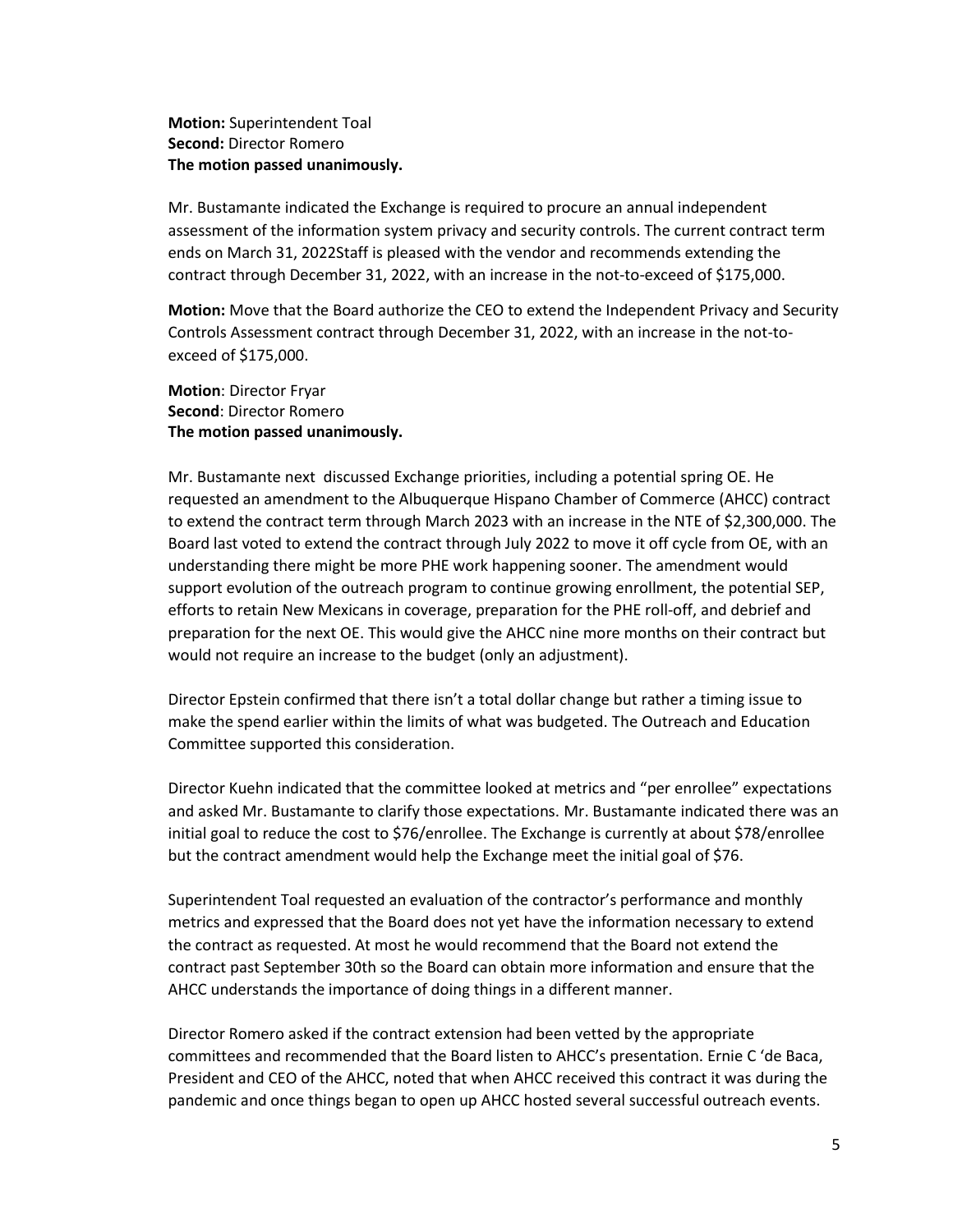He expressed that certainty regarding the contract term is important for planning and staffing purposes.

Director Epstein acknowledged that a contract amendment would interfere with the rhythm of what the committee already established and shared his understanding that the amendment speaks only to disbursement of funds. He agreed with Superintendent Toal that the extension from September through March is also contract change and stated that the Exchange needs to consider OE lead time in its analysis. Chairman Shaw asked whether an extension through September would create a situation with the subsequent OE. Mr. Bustamante confirmed that this would likely place the Exchange in the middle of the Medicaid maintenance-of-effort roll-off and there would be a new set of challenges with that timing. Superintendent Toal asked to postpone the vote until after the presentation from AHCC.

Mr. Bustamante discussed other exchange priorities, including the end of the PHE maintenanceof-effort and implementation of the Affordability Fund. The Exchange meets weekly with the OSI regarding these matters. Mr. Bustamante provided a summary and analysis of certain aspects of OE. There are 45,664 total plan selections, with 12,331 new consumers. This represents about 6% growth year over year. The Exchange saw people connected to more comprehensive coverage, including 58% of consumers enrolling in gold plans and 28% enrolling in silver. This is the highest amount of gold and silver plan selections the Exchange has ever had. The Exchange saw some consumers come through that were 400%+ FPL.

Exchange traffic was driven largely by social, digital, direct, and community level outreach given the pandemic. Superintendent Toal asked for the percentage of enrollees that were autorenewed and those that were effectuated. Mr. Bustamante indicated the auto renewal population is roughly 30-35% and typically 85-90% are effectuated. The Exchange has made outbound calls and is working with carriers to make sure consumers are effectuated. Mr. Trey LaFleur from Molina Health Care indicated Molina has seen heavier lifts and is working with the Exchange closely to make sure members who need effectuation assistance between the Exchange and Molina are assisted.

Ms. Arzate presented a report on behalf of AHCC, detailing AHCC's outreach efforts throughout OE.

Director Romero thanked AHCC for the presentation and its efforts, and asked for further information regarding the outcome and results of the efforts on enrollment. Ms. Arzate stated that AHCC focused on in-person assistance and shared some consumer enrollment success stories. The AHCC will meet with Exchange leadership and sub-vendors to discuss lessons learned and upcoming opportunities. Mr. Bustamante reiterated that the Board is looking for more quantitative data how outreach efforts move the needle on enrollments. He noted that data collection and analysis is ongoing. However, the Exchange has been able to identify that activity is driving enrollment among key populations, more than in prior years. Further, New Mexico still has a large portion of its population on Medicaid and in any given month individuals roll off, with some coming onto the Exchange.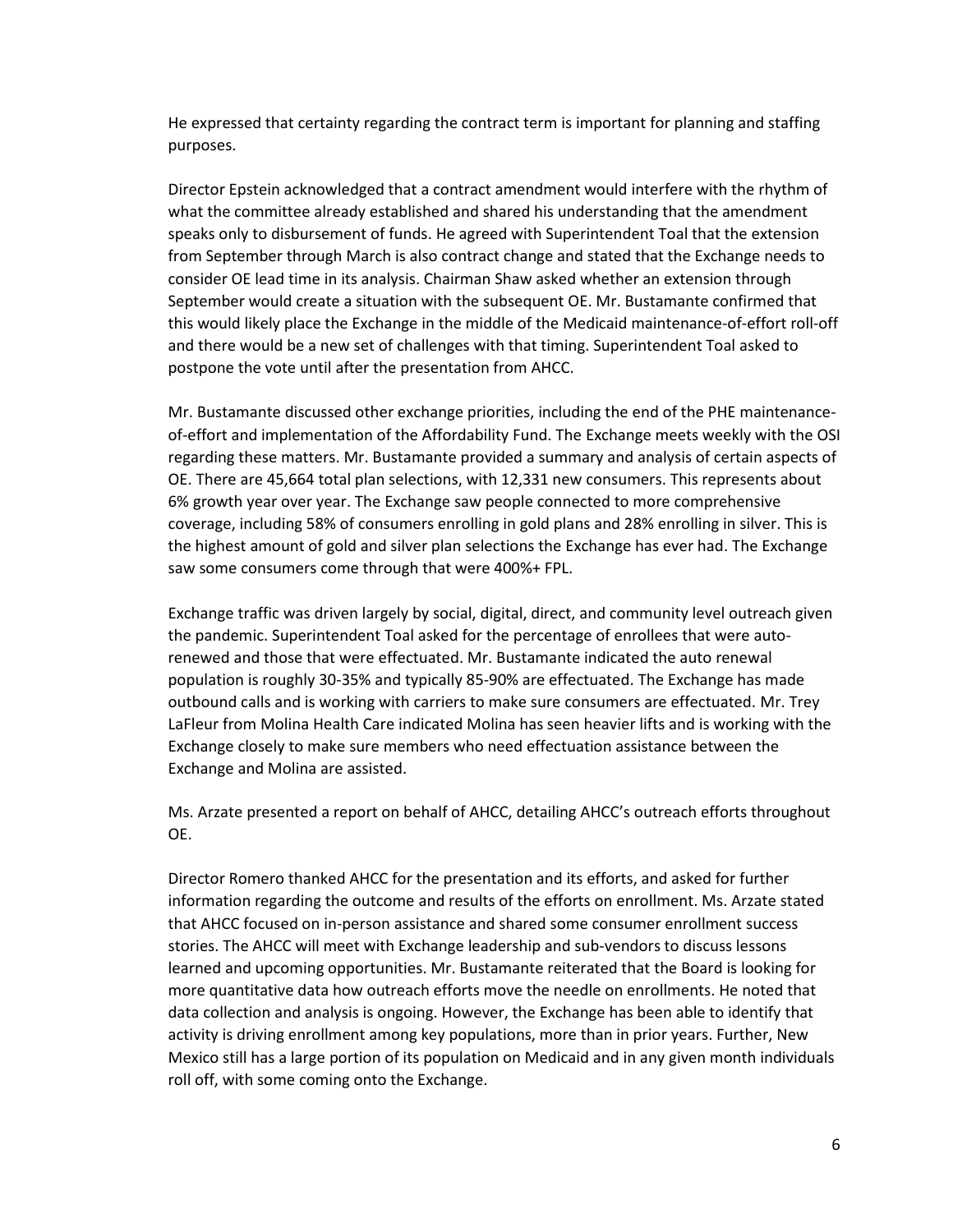Director Kuehn asked why there are 73,000 people visiting the beWellnm site yet not following through with enrollment. Mr. Bustamante indicated that consumers often visit the website for informational purposes or when assisting other consumers.

Director Foley asked AHCC to articulate the objectives it had during the first year of the contract and whether AHCC felt it achieved the objectives. Mr. C 'de Baca stated the objectives are to increase enrollees; enroll Native Americans; enroll Hispanics and Spanish speaking consumers; and to lower the amount of uninsured eligible New Mexicans. The contract goal was to increase enrollment by 10% and he believes AHCC exceeded that. Ms. Arzate indicated that AHCC has targeted certain communities and has been successful utilizing congressional offices and nonprofits to help reach immigrants and uninsured. Director Foley requested that AHCC provide more concrete details regarding whether and to what extent it met its contractual objectives. Director Epstein requested that the timeline for AHCC to meet its goals and objectives also be clarified.

Superintendent Toal asked how sub-vendors are monitored and which community-based groups are involved in outreach efforts. He requested an offline conversation about advocacy groups who can serve as a resource to support outreach and enrollment efforts among uninsured populations.

Director Everhart recognized AHCC for their efforts. Director Foley asked about the original contract term and recommended that the Exchange execute these types of contracts for longer than one year as it is difficult to review and measure contract performance within one year.

Mr. Bustamante explained that the outreach and education services contract was procured in 2020. The current term ends in July 2022. This was done to move the contract off cycle from OE. Staff recommends extending the contract through March 2023 with a total contract not-toexceed of \$3,200,000. This would also ensure that the vendor is in place for any upcoming SEPs.

**Motion:** Move that the Board extend the contract through March 2023 and increase the not-toexceed by \$2,300,000.

**Motion**: Director Romero **Second**: Director Epstein **The motion passed unanimously.**

Director Epstein requested that the Exchange consider how challenging it is to piecemeal a contract and requested that in the future the contract term stick to the normal cycle as best possible. Director Foley recommended that the Exchange extend the contract for a longer term to allow the vendor to fully perform the services and be held accountable for the outcome. Director Romero amended her motion and agreed to extend the contract through July 2023. Director Foley asked if there will be sufficient data to analyze the vendor's performance under the contract if the contract is extended through July 2023.

The Directors confirmed that the motion is to extend the contract through July 2023.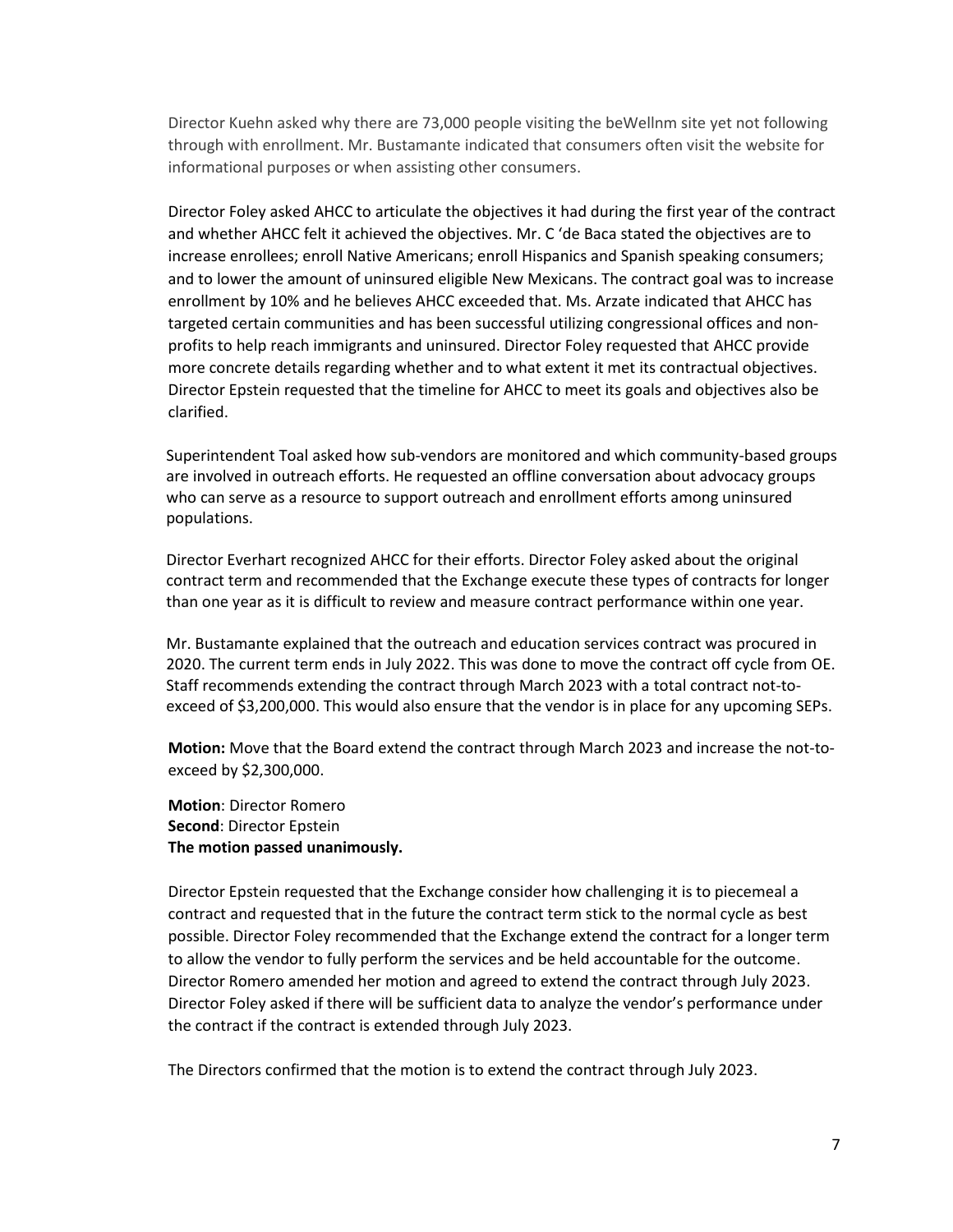Director Everhart requested that in the future the Board revisit contract terms, dates and the reasoning behind them earlier rather than making a quick decision during a Board meeting. Superintendent Toal encouraged the Exchange to more closely track, monitor and measure vendor performance. Director Gomez requested regular reports on contracts, including contract amounts and renewal and end dates.

Director Romero suggested that the Board add deliverables to the AHCC contract. Mr. Bustamante noted that the contract contains reporting deliverables. He will make sure additional requirements are clear. Director Epstein cautioned the Board about overstepping its bounds regarding the management of contracts. He noted there should be an annual rhythm where management sets expectations and makes clear recommendations to the Board, including explanations from management regarding departures from this schedule and what metrics will be successful.

**Amended Motion:** Move that the Board extend the contract through July 2023 and increase the not-to-exceed by \$2,300,000.

**Motion**: Director Romero **Second**: Director Foley **The motion passed. Superintendent Toal and Director Foley opposed the motion.**

# **6. Agency Reports**

a. Matters from the Office of the Superintendent of Insurance - Superintendent Russell Toal

The Easy Enrollment bill is moving through the legislature and will now go to multiple House and Senate committees. The OSI is focused on the budget and is starting discussions with carriers regarding reinsurance and expanded OE opportunities.

b. Matters from the New Mexico Medical Insurance Pool (NMMIP) - Superintendent Russell Toal

NMMIP has been engaged in discussions with OSI regarding its part of the Health Care Affordability Fund, to develop a plan to serve New Mexicans who aren't eligible for Medicaid, Medicare or the Exchange. The NMMIP Board meets monthly and just voted to expand benefits to bring them in line with standard commercial plans offered across the State.

c. Matters from New Mexico Human Service Department - Secretary David Scrase

Superintendent Toal stated that the OSI and HSD are in active planning for the transition at the end of the PHE.

# **7. Public Comment (1-2 minutes/participant)**

Mr. Brandon Malin noted that the majority of the enrollments through the broker community are at no cost to the Exchange. Some of the OE issues have detoured many in the broker